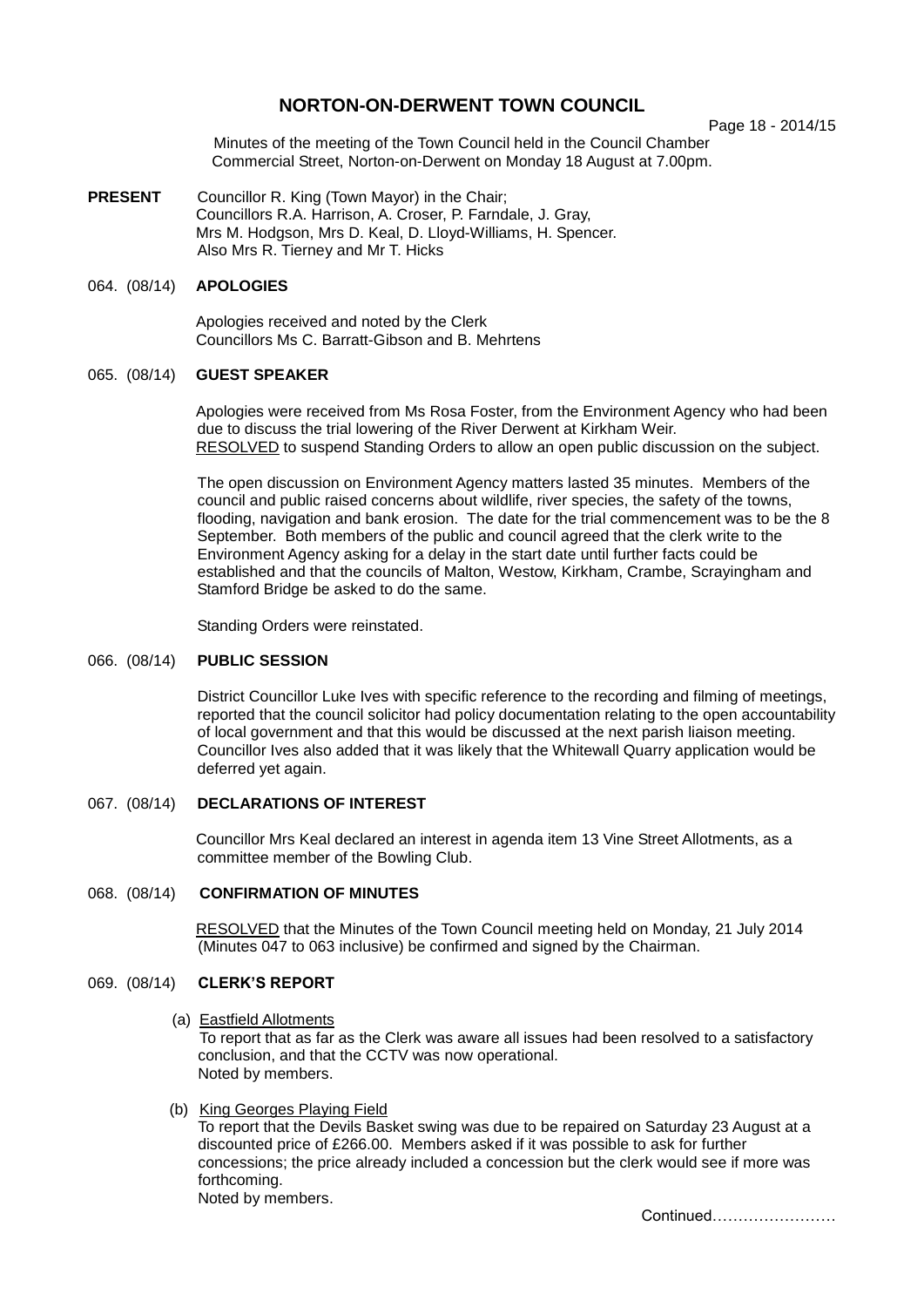#### 069. (08/14) **CLERK'S REPORT** (continued)

#### (c) St Nicholas Street Car Park – Bollards

To report that former Councillor Mennell was aware that garages had been demolished to make way for the Church Street entrance, but was unsure as to who owned them. Councillor Mrs Keal had contacted the residents of Bruntwood Terrace who did have certain written evidence of correspondence between themselves and the district council. Members agreed that the Clerk write again to the district council in the light of finding this latest correspondence.

(d) Verge on Beverley Road

To report that the verge between the old and new position of the 30mph sign had now been cut by our contractors and that this should now be incorporated into our contract. Members asked the bill be sent to the county council.

# 070. (08/14) **TOWN MAYOR/CHAIRMANS REPORT**

(a) Neighbourhood Plan

Over the past month meetings had taken place to discuss residential and employment sites. The Mayor thanked the members of the committee for their attendance especially the written work by Councillor Gray.

(b) Love Norton 14 Activity Afternoon

On the 26 July the Mayor attended the activity and games afternoon held at King George's Field and reported it was well attended and it was a lovely hot day.

(c) Yorkshire Day

The Mayor attended Yorkshire Day on 1 August at South Kirby. He reported that it had been a good day with a chance to meet and discuss with many other Councillors themes that were common to all namely funding and housing. The speaker had been John Godber who was the mainstay behind the Hull Truck Company, he had been well received by the audience.

(d) Federation of Small Businesses

The Mayor confirmed his attendance at this meeting, and reported that there was a desire to unite all fragmented groups representing Malton and Norton. A further meeting was to be arranged for early September. Councillor Lloyd Williams confirmed someone would be in attendance from the Area Partnership.

(e) Christmas Lights

The Mayor confirmed that there was a lack of communication from the light supplier and that he and the Deputy Clerk were looking into alternatives.

 (f) Allotments CCTV The Mayor acknowledged that Bright Steels had been most helpful in connection with the CCTV at the allotments and requested that the Deputy Clerk write to formally thank them.

# 071. (08/14) **FINANCIAL MATTERS**

- (a) Accounts paid and for payment The Clerk reported that accounts nos. 073 to 088 inclusive, amounting to £9,362.87 had been paid since the last meeting of the Council. RESOLVED that account nos. 089 to 094 inclusive, amounting to £7,668.65 be paid. Cheques were drawn and signed accordingly.
- (b) Financial report

The Clerk's financial report for the period 01.07.14 to 31.07.14 was received.

(c) Budgetary monitoring

The Clerk's report for the period ending 31 July 2014 was received.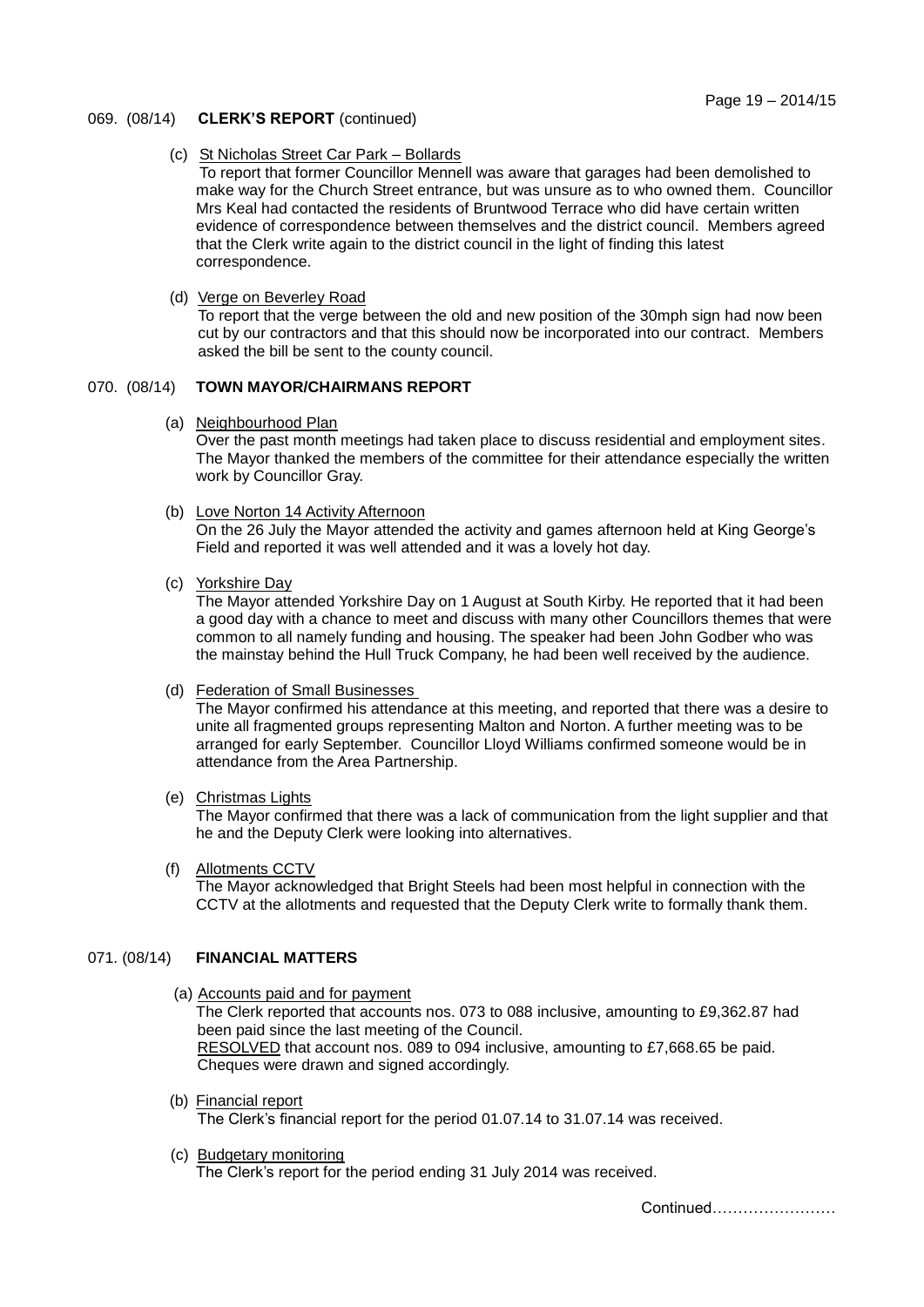#### 072. (08/14) **PLANNING MATTERS**

 (a) Planning applications referred to the Town Council by Ryedale District Council, for comment and/or recommendation were dealt with as follows: -

| 14/00701/CLEUD | Certificate of Lawfulness in respect of the occupation of Fairfield Cottage as a single<br>dwelling (Use Class C3) in excess of 10 years before the date of this application.<br>Fairfield Cottage, 3 Highgfield Farm Cottages, Beverley Road, Norton, Malton, YO17<br>9PJ<br>For: Mr Neville Bycroft<br>RESOLVED The council has no further comment to make, however the matter is<br>noted |
|----------------|----------------------------------------------------------------------------------------------------------------------------------------------------------------------------------------------------------------------------------------------------------------------------------------------------------------------------------------------------------------------------------------------|
| 14/00860/HOUSE | Installation of staircase to garage to allow external access to existing room above.<br>4 Park Road, Norton, Malton, YO17 9EA<br>For: Miss Deborah Bottomley<br>RESOLVED Recommend Approval.                                                                                                                                                                                                 |
| 14/00822/FUL   | Subdivision of 5 bedroom dwelling into 1 no. 2 bedroom dwelling and 1 no. 3<br>bedroom dwelling.<br>Norton Lodge, 109 Beverley Road, Norton, Malton, YO17 9PH<br>For: Exors Gwen Monkman Decd.<br>RESOLVED Recommend Approval.                                                                                                                                                               |

(b) Planning decisions notified by Ryedale District Council:

Approved<br>14/00622/CLEUD Certificate of Lawfulness in respect of building works as approved by application 07/00370/FUL dated 10.07.2007 that were substantially completed more than four years before the date of this application. Asda Stores, Norton Road, Norton, Malton, YO17 9RD Asda Stores Limited Refused 14/00615/HOUSE Erection of part two storey/part first floor extension to side and rear elevations 20 Field View, Norton, YO17 9AZ Mr & Mrs R M Jaques

- 14/00383/MOUT Erection of 15 no. dwellings (site area 0.7ha) Land to the north of Sutton Grange, Langton Road, Norton Mr David Tatham
	- (c) Tree Preservation Order

Ryedale District Council No 335 Tree Preservation Order 2014 – Sutton Farm, Norton. Noted.

## 073. (08/14) **RIVERSIDE**

Members discussed the future maintenance requirements for the riverside park area and the riverbank.

The Mayor, Deputy Mayor and Mr Bob North had visited the riverside and it was suggested and agreed that the Tidy Group clear out the border along the wall, keeping some shrubs, but making the area easier for the grass cutters. Various options for the maintenance of the riverbank were discussed and members felt that an additional quote from an alternative contractor, in addition to the quote Mr North would be submitting was required. Members did not want to see sprays used as part of the maintenance programme. RESOLVED To obtain a further quote in relation to the riverside.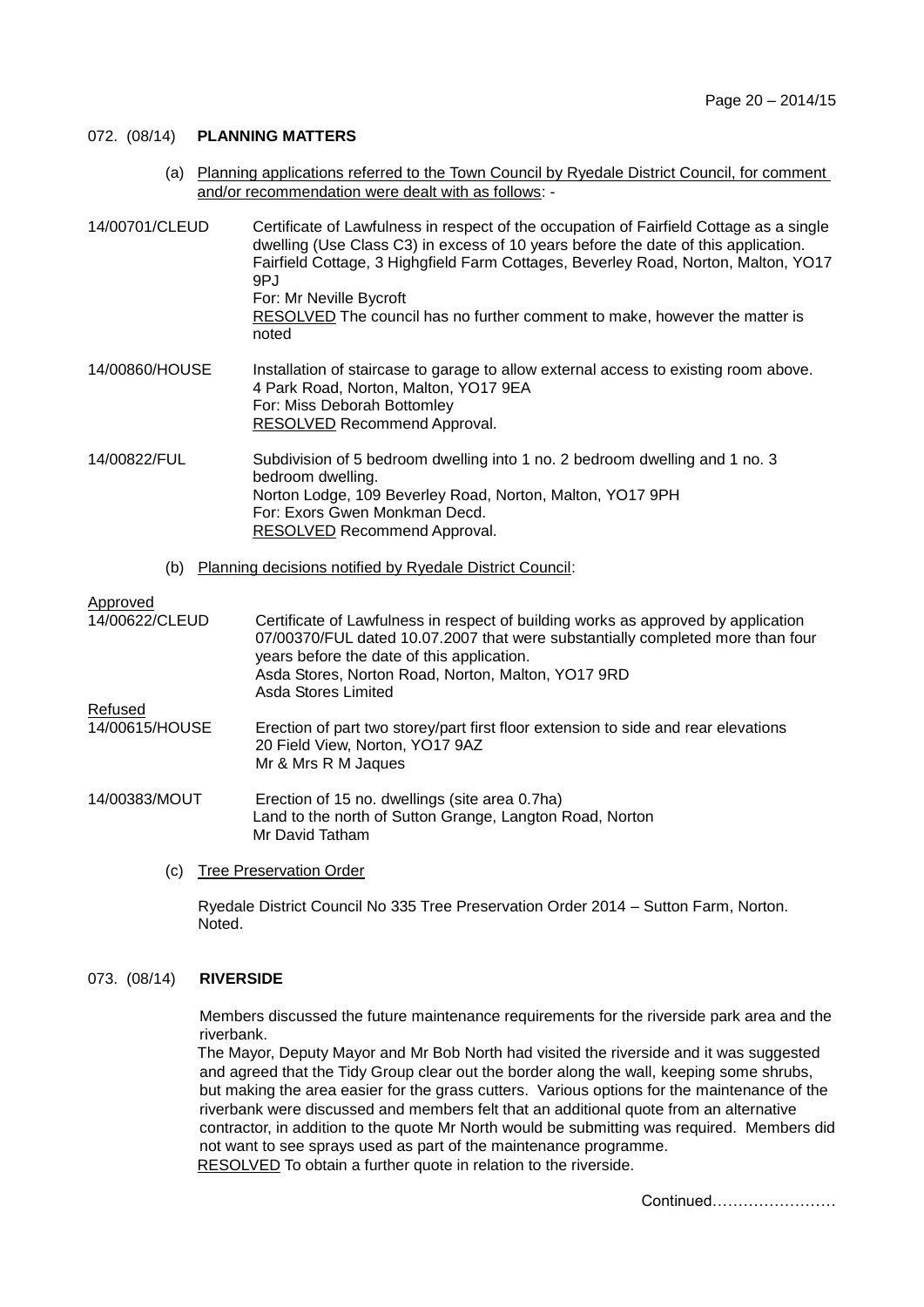## 074. (08/14) **HIGHWAY MATTERS**

(a) Network Rail

Members received notification of track renewal works, along with the notification of the closure of the level crossing during weekends beginning 25 October 2014, with the final closure the weekend beginning 22 November 2014.

Members asked if a letter could be sent to Network Rail asking them to install hollow sleepers to alleviate flood associated problems, as this was a good time to install them whilst the works were being carried out.

RESOLVED To write to Network Rail asking them, at this time, to install hollow sleepers.

(b) North Yorkshire County Council

Members received notification of temporary road closures at various locations in Norton, for carriageway repairs, during the period 11 August 2014 to 31 March 2015. Noted.

# 075. (08/14) **FENCING AT THE CHASE / KINGSTON DRIVE**

Members received a quotation in connection with installing fencing to the open area at the Chase, to match the existing and including gates for access with mowers. While every effort had been made to obtain three quotes to consider, only one had been forthcoming. The quote was for £890.00 and from Garden Care Services. RESOLVED To accept the quotation from Garden Care Services in the sum of £890.00, and proceed with the work.

# 076. (08/14) **CORRESPONDENCE**

- (a) Ryedale Safer Neighbourhoods Team monthly crime statistics for Northern and Southern Ryedale, July 2014. For information. Noted.
- (b) North Yorkshire County Council Household Waste Recycling Centres, introduction of charging for the disposal of hardcore, rubble and plasterboard. Reply to concerns raised. Noted.
- (c) Yorkshire Local Councils Associations Newsletter White Rose Update. For information. Noted.

# 077. (08/14) **VINE STREET ALLOTMENTS**

Members received notice that Ryedale District Council had exercised their option to repurchase the allotments under clause 6 of the conveyance. Date for completion 23 September 2014. Noted.

#### 078. (08/14) **REPORTS OF REPRESENTATIVES ON OTHER ORGANISATIONS**

#### Lights Out

World War 1 commemoration, Councillor Farndale attended the war memorial on the 4<sup>th</sup> August. A good number of people were present, reciting poems and singing. It was also reported that many households had turned their lights out at 10.00pm to mark the occasion.

# 079. (08/14) **MEMBERS QUESTIONS**

- (a) Councillor Spencer informed members that the layby near Bright Steels on Langton Road had recently been partly finished with a layer of tarmac, and was unsure by whom. It was requested that the clerk ask highways to find out.
- (b) Councillor Keal asked if Woodham Stone could borrow the 'Blinkbonny' print for the Malton Stables Open Day exhibition. Permission was granted.